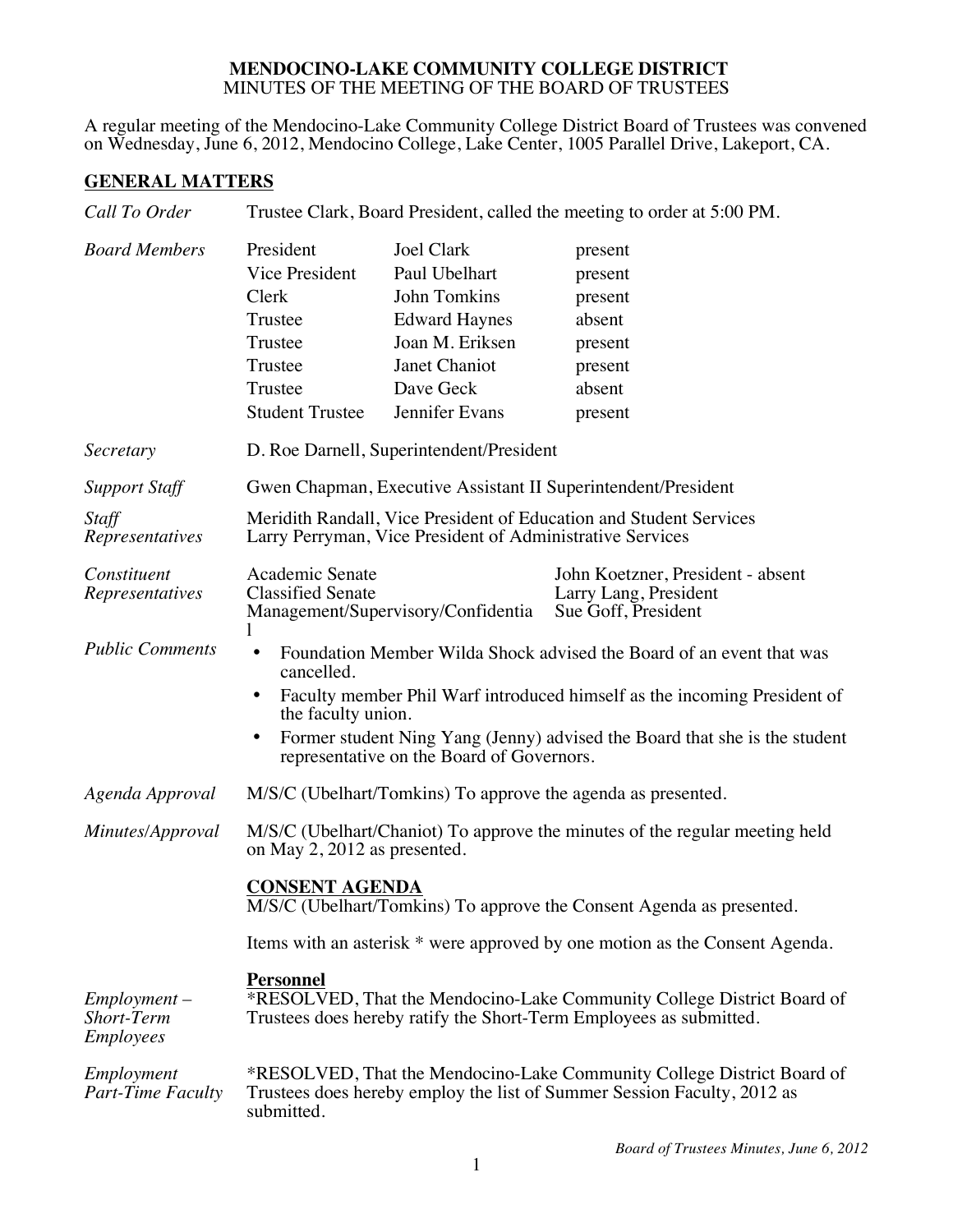| <b>Volunteers</b>                                                               | *RESOLVED, That the Mendocino-Lake Community College District Board of<br>Trustees does hereby approve the list of volunteers as submitted.                                                                                                                            |
|---------------------------------------------------------------------------------|------------------------------------------------------------------------------------------------------------------------------------------------------------------------------------------------------------------------------------------------------------------------|
| Leave of Absence                                                                | * RESOLVED, That the Mendocino-Lake Community College District Board of<br>Trustees does hereby approve a 0.20 FTE unpaid leave of absence for Rhea<br>Hollis for 2012-13.                                                                                             |
| <b>Faculty Contract –</b><br>Categorically-<br><b>Funded</b>                    | *RESOLVED, That the Mendocino-Lake Community College District Board of<br>Trustees does hereby approve a temporary, non-tenure track, categorically -<br>funded, full-time faculty contract (EC 87470) for Nora Danning, Instructor-<br>Nursing for $2012-13$ .        |
| $Employment -$<br>Educational<br>Administrator                                  | *RESOLVED, That the Mendocino-Lake Community College District Board of<br>Trustees does hereby approve an Educational Administrator Contract, per EC<br>72411(a), for Michael Mari, Director of Student Life and Athletics for 7/1/12-<br>$6/30/13$ .                  |
| $Employment -$<br>Tenure-Track<br>Faculty                                       | *RESOLVED, That the Mendocino-Lake Community College District Board of<br>Trustees does hereby employ Jordan Anderson, Instructor-Chemistry, effective<br>8/17/12, and Guillermo Garcia, Counselor (with an emphasis on Native<br>American support), effective 7/1/12. |
| Reclassification                                                                | *RESOLVED, That the Mendocino-Lake Community College District Board of<br>Trustees does hereby ratify the reclassification for Ginger Bushway, Nursing<br>Program support Specialist effective 7/1/12.                                                                 |
| 2011-12 Tentative<br><b>Agreement MCFT</b>                                      | *RESOLVED, That the Mendocino-Lake Community College District Board of<br>Trustees does hereby ratify the 2011-12 Tentative Agreement between the<br>District and Mendocino College Federation of Teachers (MCFT).                                                     |
| Employment-<br>Classified                                                       | *RESOLVED, That the Mendocino-Lake Community College District Board of<br>Trustees does hereby employ Nick Rhoades as Laboratory Technician-<br>Automotive Technology, 10 months/year, 20 hours/week, effective August 15,<br>2012.                                    |
| <b>Amended Contract</b><br>- Professional<br>Expert                             | *RESOLVED, That the Mendocino-Lake Community College District Board of<br>Trustees does hereby employ Orion Walker as Sustainable Technology Program<br>Coordinator, September 1, 2011, through June 30, 2012 (extended from May 31,<br>2012 in previous contract).    |
| Fiscal Report-<br>April 30, 2012                                                | <b>Other Items</b><br>*RESOLVED, That the Mendocino-Lake Community College District Board of<br>Trustees does hereby accept the fiscal report as submitted.                                                                                                            |
| $2012 - 13$ Catalog                                                             | *RESOLVED, That the Mendocino-Lake Community College District Board of<br>Trustees does hereby adopt the 2012-13 Mendocino College Catalog.                                                                                                                            |
| <i>Five-Year Capital</i><br>Outlay Plan,<br>2014-2018                           | *RESOLVED, That the Mendocino-Lake Community College District Board of<br>Trustees does hereby the District Order of Priorities for the 2014-2018 Five-<br>Year Capital construction Plan as presented.                                                                |
| CalSTRS 403(b)<br><b>Plan Compliance</b><br><b>Resolution</b><br>$06 - 12 - 12$ | *RESOLVED, That the Mendocino-Lake Community College District Board of<br>Trustees does hereby adopt Resolution 06-12-01 to provide through CasSTRS<br>403(b) Comply an employer-paid 403(b) for Interim Superintendent/President<br>effective June 1, 2012.           |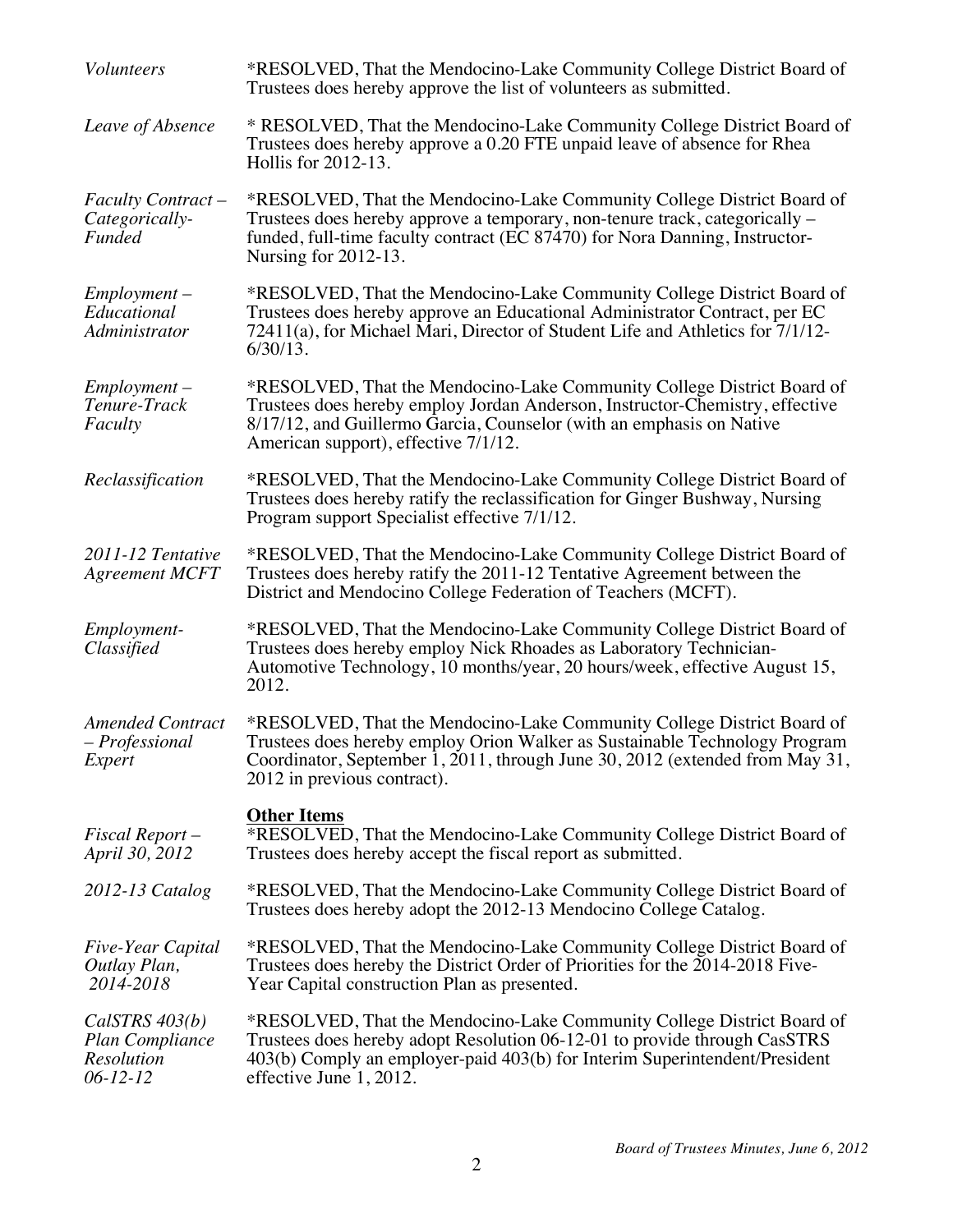| Lowery Student<br>Center - Award<br>Bid                        | *RESOLVED, That the Mendocino-Lake Community College District Board of<br>Trustees does hereby award the contract for the construction of the Lowery<br>Student Center building to Midstate Construction in the amount of \$2,966,000.                                                        |
|----------------------------------------------------------------|-----------------------------------------------------------------------------------------------------------------------------------------------------------------------------------------------------------------------------------------------------------------------------------------------|
| 2012/13 Tentative<br><b>Budgets</b>                            | <b>ACTION ITEMS</b><br>M/S/C (Tomkins/Ubelhart) RESOLVED, That the Mendocino-Lake Community<br>College District Board of Trustees does hereby adopt the 2012-13 proposed<br>Tentative Budgets as submitted and show on attachments A-J.                                                       |
|                                                                | Vice President Perryman reviewed the budget and commented that unused funds<br>from this fiscal year are not included in this budget. Staff are planning<br>internally for the possibility of the tax initiative not passing and budgeting for<br>the tax initiative to pass. Also discussed: |
|                                                                | There is no COLA and no growth revenue included.<br>$\bullet$                                                                                                                                                                                                                                 |
|                                                                | The Health fund is budgeted at the same level as last year.<br>$\bullet$                                                                                                                                                                                                                      |
|                                                                | Still backfilling the cut in categorical funds.                                                                                                                                                                                                                                               |
|                                                                | The possible impact to the target FTES when enrollment fees are increased.<br>GASB 45 – we are not yet required to fund the full amount.                                                                                                                                                      |
| Library/Learning<br>Center – Change<br>Order No. 18            | M/S/C (Ubelhart/Tomkins) RESOLVED, That the Mendocino-Lake Community<br>College District Board of Trustees does hereby ratify Change Order No. 18 for<br>the Library/Learning Center project to Midstate Construction in the amount of<br>\$16,635.                                           |
| Lake County<br>Center – Change<br>Order No. 5                  | M/S/C (Ubelhart/Chaniot) RESOLVED, That the Mendocino-Lake Community<br>College District Board of Trustees does hereby ratify Change Order No. 3 for<br>the Lake County Center project to Wright Contracting in the amount of<br>$565,565$ .                                                  |
|                                                                | <b>INFORMATIONAL REPORTS</b>                                                                                                                                                                                                                                                                  |
| President's Report                                             | A written report was submitted by Superintendent/President Darnell. The<br>following was offered in addition:                                                                                                                                                                                 |
|                                                                | An article on the 50% Law was shared with Trustees.                                                                                                                                                                                                                                           |
|                                                                | An organizational chart for the interim period was shared with Trustees.<br>This chart shows the duties of the Vice President as they were distributed to<br>the Deans.                                                                                                                       |
|                                                                | Superintendent/President Darnell gave an update on work being done on the<br>redistricting of Trustee areas.                                                                                                                                                                                  |
| <b>Education</b> and<br><b>Student Services</b><br>Report      | A written report was submitted by Meridith Randall, Vice President of<br><b>Education and Student Services.</b>                                                                                                                                                                               |
| CTE Program<br>Advisory<br>Committee<br>Summary for<br>2011-12 | A written report was submitted by Dean Goff on the activities of the College<br>Career and Technical Education program Advisory Committees.                                                                                                                                                   |
| Administrative<br>Services Report                              | A written report was submitted by Larry Perryman, Vice President of<br>Administrative Services.                                                                                                                                                                                               |
| Measure W<br><b>Bond Report</b>                                | A written report was submitted by Larry Perryman, Vice President of<br>Administrative Services.                                                                                                                                                                                               |